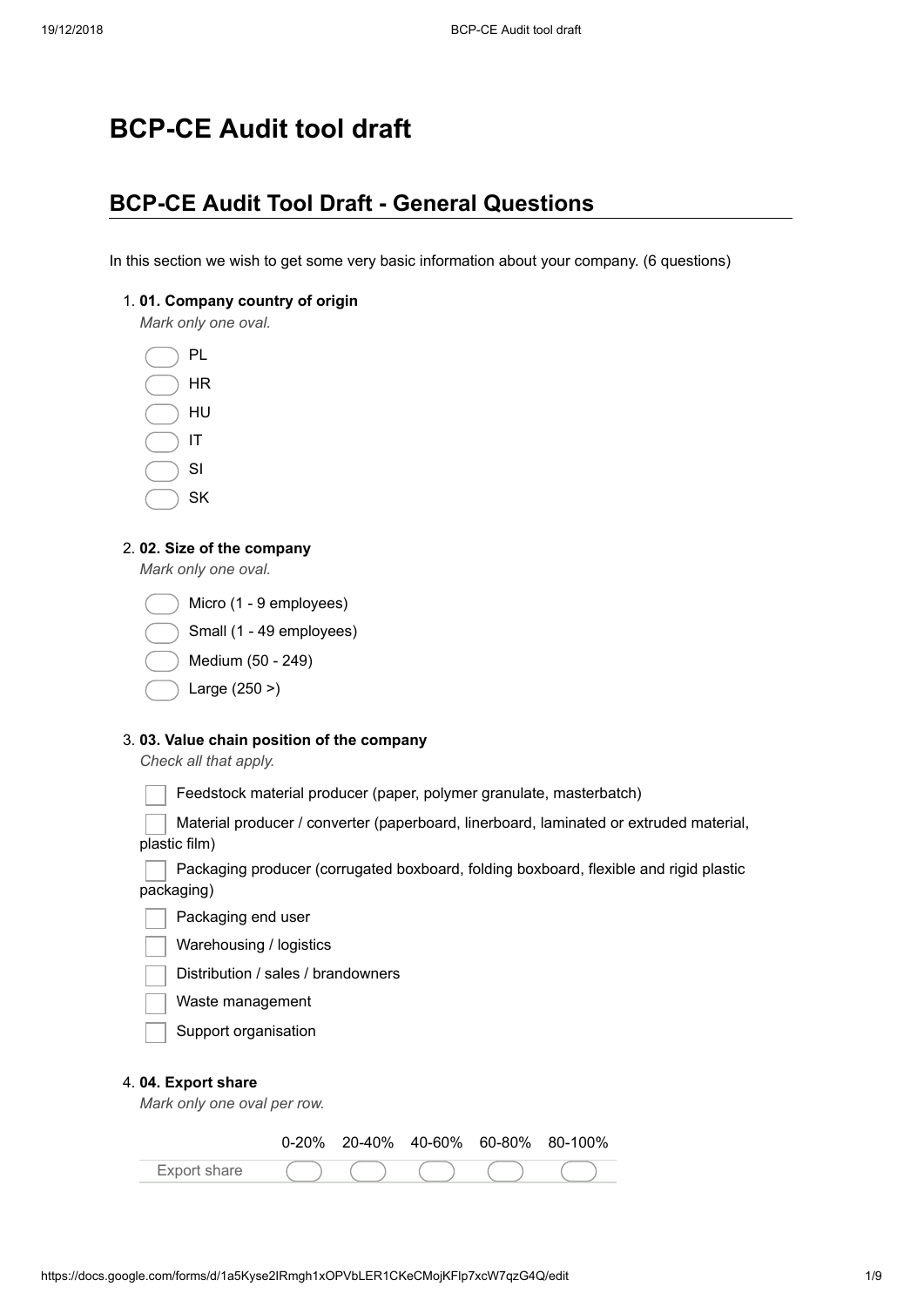#### 5. **05. Ownership**

*Mark only one oval.*

| Domestic private |
|------------------|
|------------------|

- Domestic public
- Joint venture
- Stock listed company
- Foreign
- Other:

### 6. **06. Age of the company**

*Mark only one oval.*

0-3 years

- 3-10 years
- 10-20 years
- 20+ years

## **BCP-CE Audit Tool Draft - Trends**

This part of the AT is intended to assess the business trend of your organization. (4 + 9 questions)

### 7. **07. Revenue growth rate in last full year**

*Mark only one oval.*



25% or higher

### 8. **08. Average revenue growth rate in last 3 years**

*Mark only one oval.*

- -10% or lower
- -10% 0%
- 0% 10%
- 10% 25%
- 25% or higher

### 9. **09. Staff changes in last 3 years**

*Mark only one oval.*

-10% or lower

- -10% 0%
- 0% 10%
- 10% 25%
- 25% or higher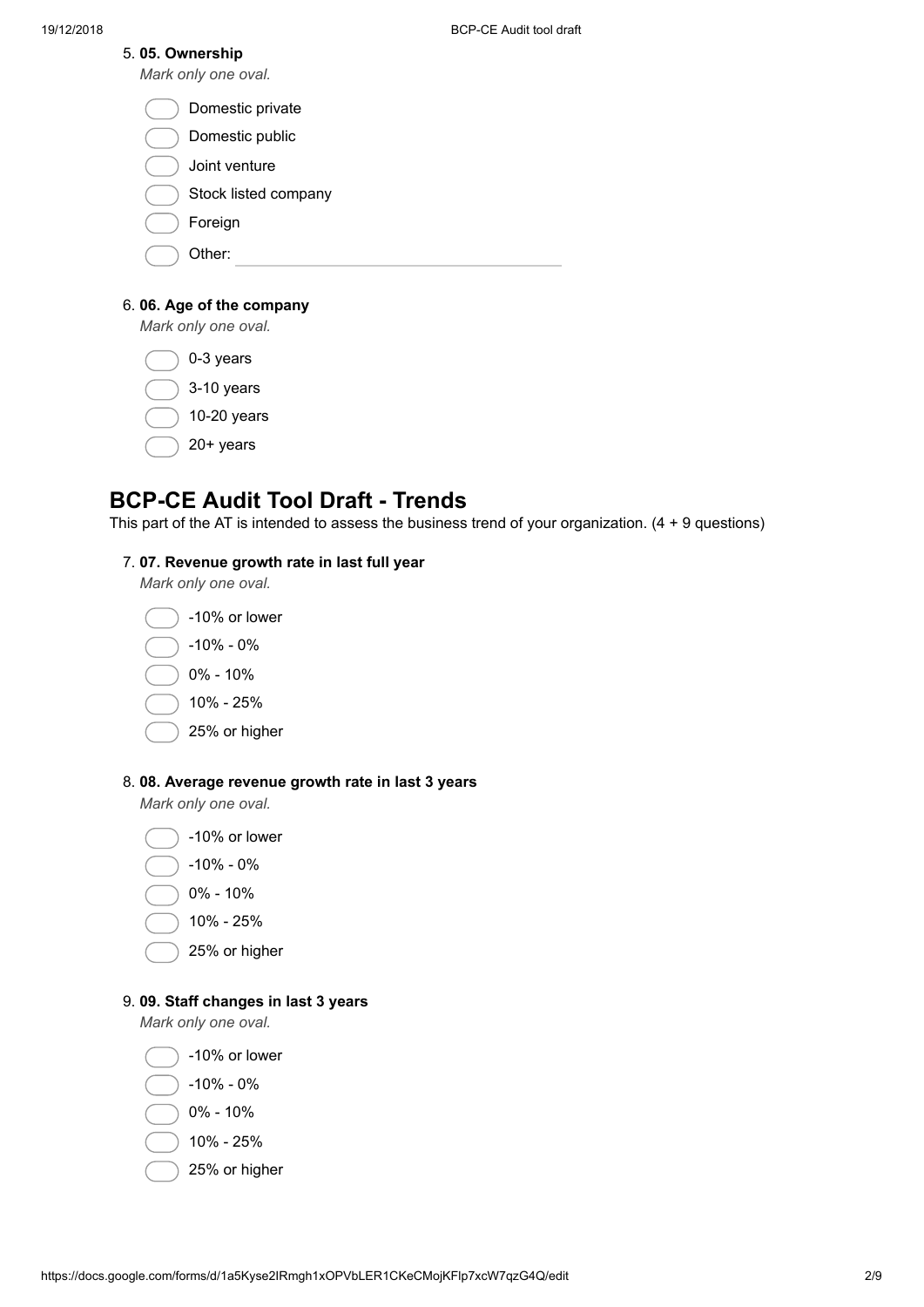10. **10. Profit growth in last 3 years**

*Mark only one oval.*

- 10 % or lower

-10% - 0%

0% - 10%

10% - 25%

25% or higher

### **Specific questions about assets.**

- 11. **11. What was your NET REVENUE three years ago?**
- 12. **12. What was your NET REVENUE two years ago?**
- 13. **13. What was your NET REVENUE last years?**
- 14. **14. What were your TOTAL ASSETS three years ago?**
- 15. **15. What were your TOTAL ASSETS two years ago?**
- 16. **16. What were your TOTAL ASSETS last year?**
- 17. **17. What was your NUMBER OF EMPLOYEES three years ago?**
- 18. **18. What was your NUMBER OF EMPLOYEES two years ago?**
- 19. **19. What was your NUMBER OF EMPLOYEES last year?**

### **BCP-CE Audit Tool Draft - Innovation**

https://docs.google.com/forms/d/1a5Kyse2IRmgh1xOPVbLER1CKeCMojKFlp7xcW7qzG4Q/edit 3/9 In this section we wish to get a feeling about innovation in your company. (10 questions)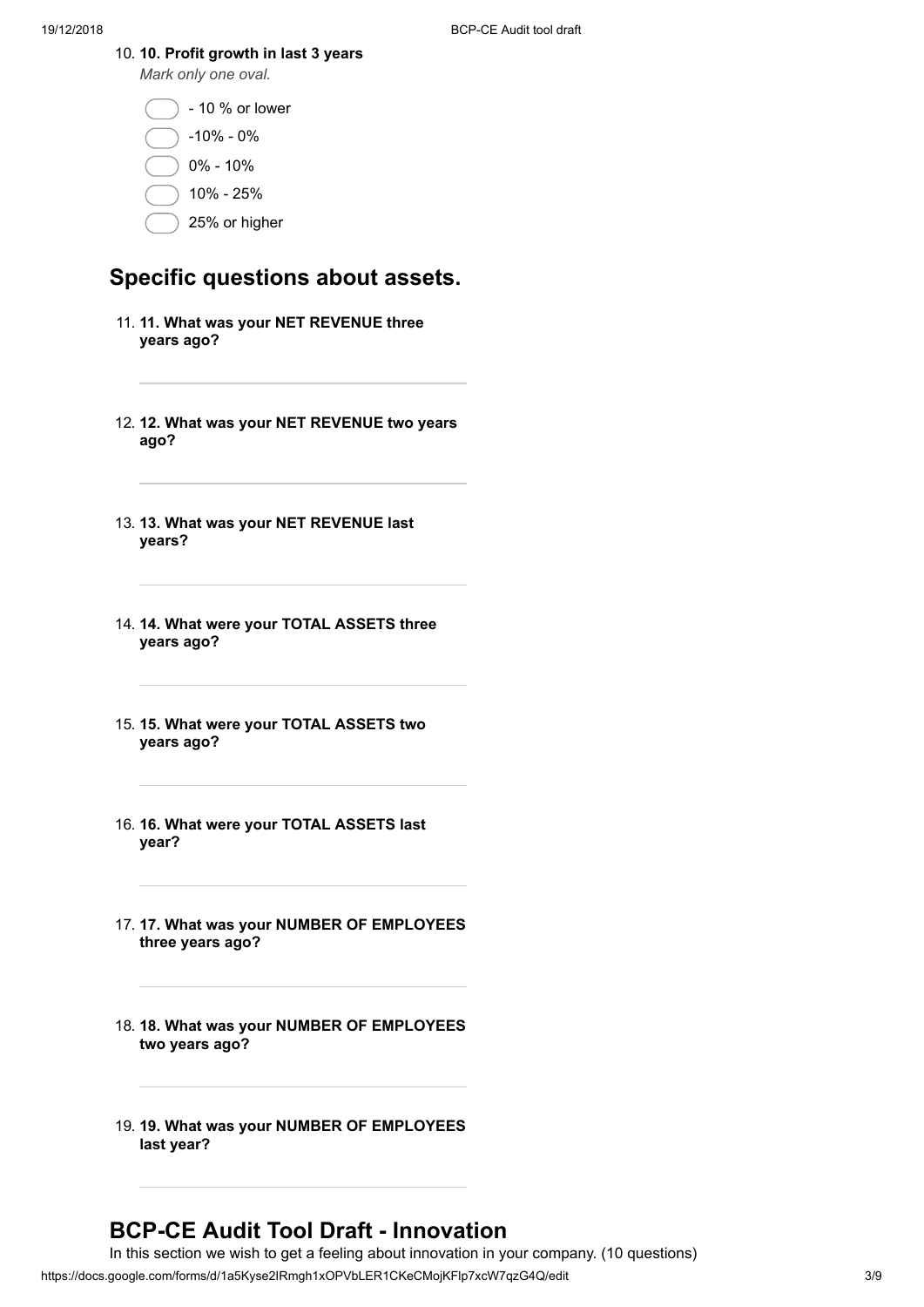|  |                     |  | 20. 20. What is the importance of innovation for your company? |  |  |
|--|---------------------|--|----------------------------------------------------------------|--|--|
|  | Mark only one oval. |  |                                                                |  |  |

| 1                                                                    | $\overline{2}$     | 3<br>4           | 5                |                    |                |              |
|----------------------------------------------------------------------|--------------------|------------------|------------------|--------------------|----------------|--------------|
| Not important [1]                                                    |                    |                  |                  | Very important [5] |                |              |
| 21. 21. How is innovation planned?<br>Mark only one oval.            |                    |                  |                  |                    |                |              |
| There is no plan [1]                                                 |                    |                  |                  |                    |                |              |
| Short term plan (up to 1 year) [3]                                   |                    |                  |                  |                    |                |              |
| Medium term plan (1 - 5 years) [4]                                   |                    |                  |                  |                    |                |              |
| Long term plan (5+ years) [5]                                        |                    |                  |                  |                    |                |              |
| Mark only one oval per row.                                          | $0 - 10%$<br>$[1]$ | 10%-20%<br>$[2]$ | 20%-30%<br>$[3]$ | 30%-40%<br>$[4]$   | 40%-50%<br>[5] | 50%<br>$[5]$ |
| % of annual investment<br>budget                                     |                    |                  |                  |                    |                |              |
| 23. 23. Where does innovation for your company predominantly happen? |                    |                  |                  |                    |                |              |
| Check all that apply.                                                |                    |                  |                  |                    |                |              |
| Internally (department / division)                                   |                    |                  |                  |                    |                |              |
| Within the group (in-house)                                          |                    |                  |                  |                    |                |              |
| Externally - private consultant service                              |                    |                  |                  |                    |                |              |

Externally - academia / research institute

Externally - within the value chain

Other:

#### 24. **24. What percentage of your products are innovative?**

RANK AS IF THERE ARE TWO QUESTIONS [1-5] *Mark only one oval per row.*

|                                                 | $0 - 20%$ | 20-40%<br>[2] | 40-60%<br>[3] | 60-80%<br>[4] | 80-100%<br>[5] |
|-------------------------------------------------|-----------|---------------|---------------|---------------|----------------|
| Patented [1-5]                                  |           |               |               |               |                |
| Not patented but less than 3<br>years old [1-5] |           |               |               |               |                |

### 25. **25. What is the decision level in the company regarding innovation processes?**

*Check all that apply.*



 $+$ 

 $\overline{\mathcal{L}}$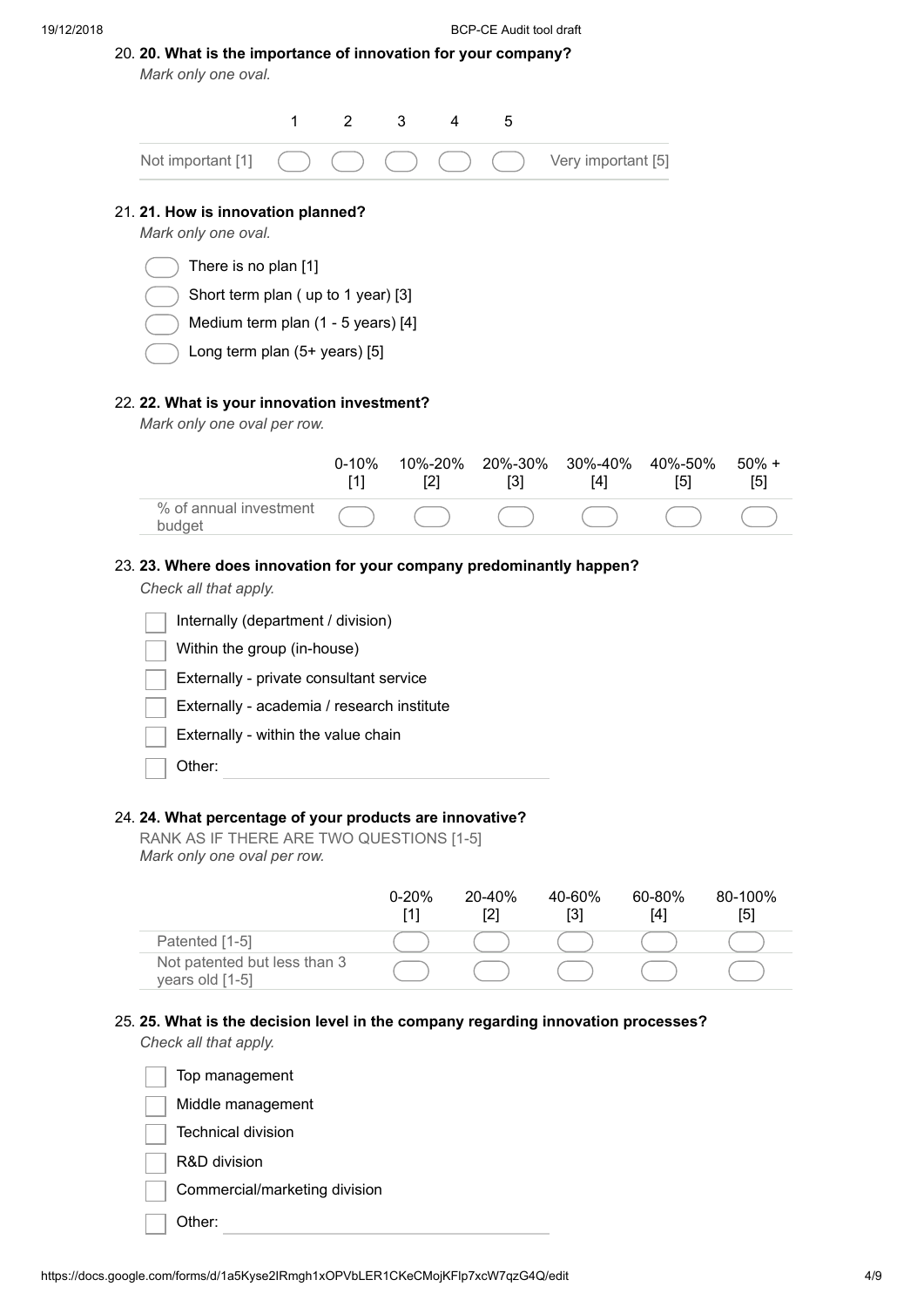| 26. 26. What is the support of management regarding innovation?<br>Mark only one oval. |                                              |                |   |   |   |          |
|----------------------------------------------------------------------------------------|----------------------------------------------|----------------|---|---|---|----------|
|                                                                                        | 1                                            | $\overline{2}$ | 3 | 4 | 5 |          |
| Low [1]                                                                                |                                              |                |   |   |   | High [5] |
| 27. 27. What is the staff attitude towards change for innovation?                      | Mark only one oval.                          |                |   |   |   |          |
|                                                                                        |                                              |                |   |   |   |          |
| Low [1]<br>28. 28. What are the sources of knowledge regarding innovation?             | 1                                            | $\overline{2}$ | 3 | 4 | 5 | High [5] |
|                                                                                        | Check all that apply.<br>Customers [1]       |                |   |   |   |          |
|                                                                                        | Suppliers [2]<br>Social networks [2]         |                |   |   |   |          |
|                                                                                        | World Wide Web [2]<br>Industry magazines [3] |                |   |   |   |          |

29. **29. How difficult is to find new skilled staff in your country/industry?**

*Mark only one oval.*



30. **30. How important is the possibility of having public funding for research in order to develop your innovation?**

*Mark only one oval.*



### **BCP-CE Audit Tool Draft - Sustainability**

In this section we wish to understand how important sustainability is in your company. (10 questions)

31. **31. What is the importance of sustainable development in your company?** *Mark only one oval.*

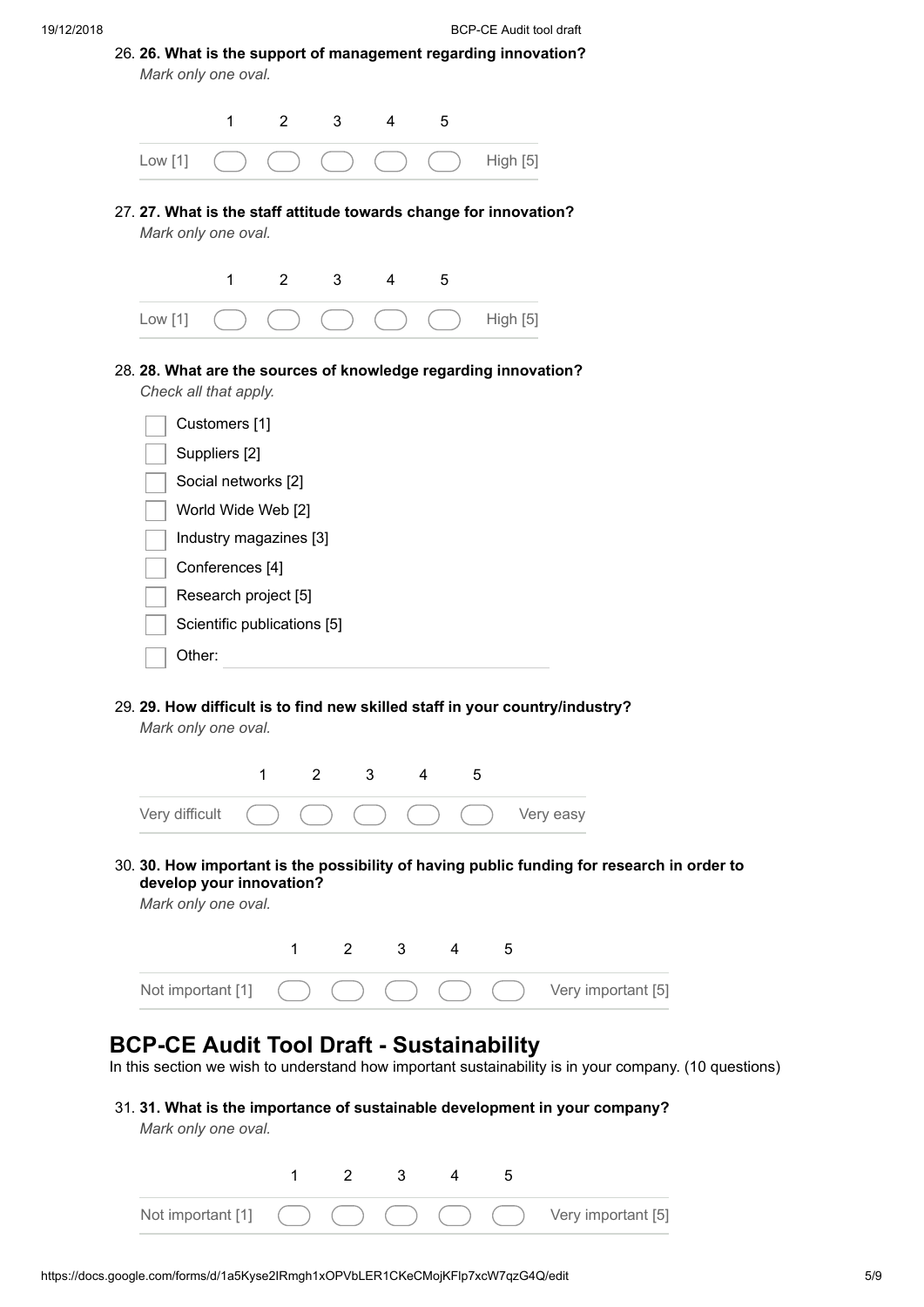|  |  |  |  |  | 32. 32. Does your company have sustainability goals? |  |
|--|--|--|--|--|------------------------------------------------------|--|
|--|--|--|--|--|------------------------------------------------------|--|

*Mark only one oval.*

| No.<br>Г |
|----------|
|----------|

- Yes, qualitative goals [3]
- Yes, quantitative goals [4]
- Yes, quantitative goals with defined timeframe [5]

#### 33. **33. Does your company publish a sustainability report?**

*Mark only one oval.*

|--|--|--|

- No [1]
- It is planned [4]
- We are interested in publishing it [3]

### 34. **34. What types of sustainability certificates do you have?**

RANKING [1 point minimum, 2 points if you have 1, if you have more than 1 you get 5 points] *Check all that apply.*

| Environmental Product Declaration (EDP) [2] |
|---------------------------------------------|
| Carbon Footprint [2]                        |
| Life Cycle Assessment [2]                   |
| FSC/PEFC [2]                                |
| Product Environmental Footprint (PEF) [2]   |
| ther:                                       |

# 35. **35. How much of your investment budget goes towards improved sustainability?**

*Mark only one oval per row.*

|                                  | $0 - 10\%$ | $10\%$ - | $20\%$ - | $30\%$ - | $40\%$ - | $50\% >$ |
|----------------------------------|------------|----------|----------|----------|----------|----------|
|                                  | [1]        | 20% [2]  | 30% [3]  | 40% [4]  | 50% [5]  | [5]      |
| % of annual<br>investment budget |            |          |          |          |          |          |

*Mark only one oval.*



#### 37. **37. What is the importance of end-of-life management for your materials/products?** *Mark only one oval.*

|  |  |  | Not important [1] $( ) ( ) ( ) ( ) ( ) ( )$ (c) $( )$ Very important [5] |
|--|--|--|--------------------------------------------------------------------------|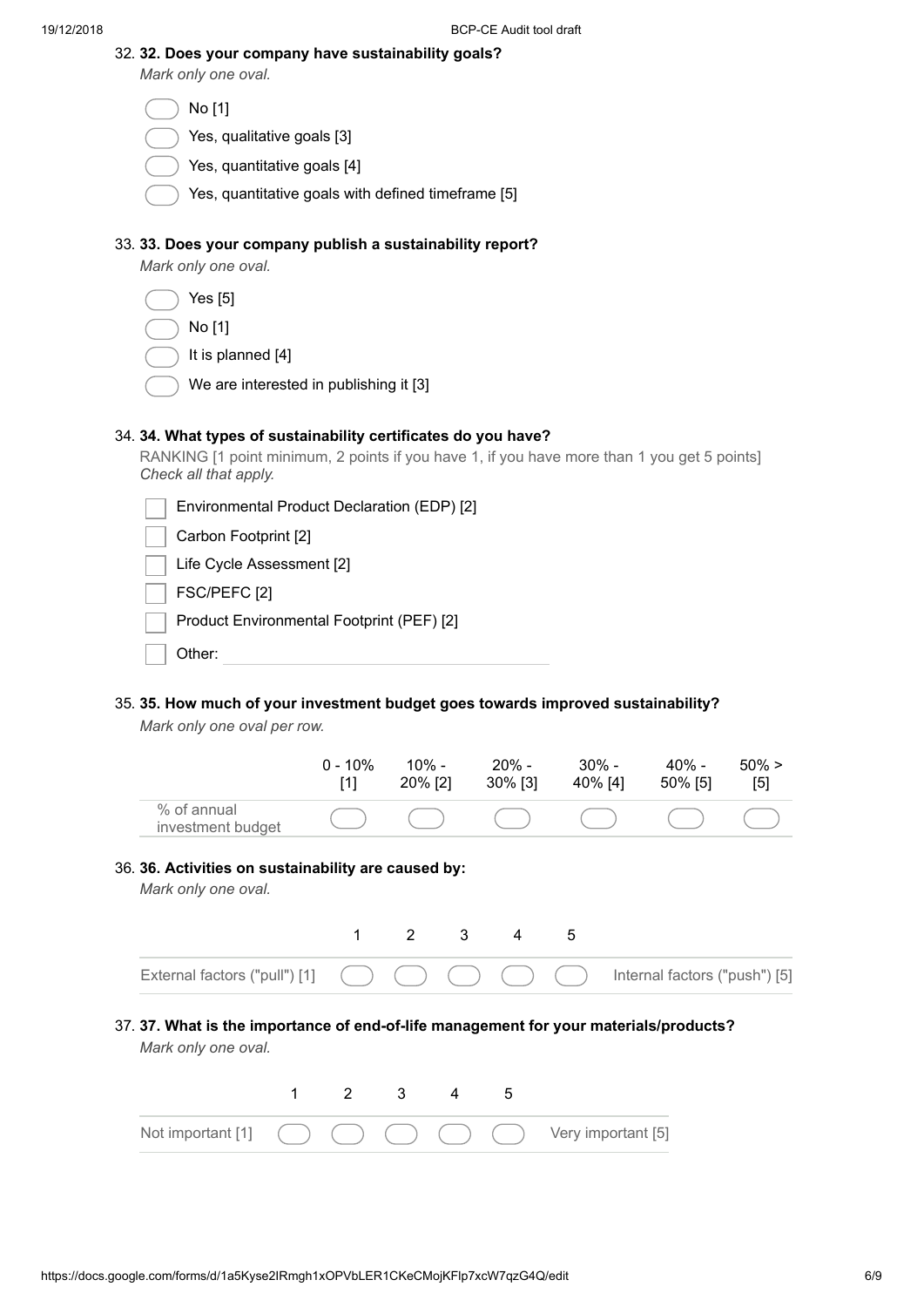|                                                                                             | 38. 38. What is the importance of bio-based content in your materials/packaging?<br>Mark only one oval. |   |                |             |                                  |   |  |                    |
|---------------------------------------------------------------------------------------------|---------------------------------------------------------------------------------------------------------|---|----------------|-------------|----------------------------------|---|--|--------------------|
|                                                                                             |                                                                                                         | 1 |                | $2^{\circ}$ | 3 <sup>7</sup><br>$\overline{4}$ | 5 |  |                    |
|                                                                                             | Not important [1]                                                                                       |   |                |             |                                  |   |  | Very important [5] |
| 39. 39. What is the importance of sustainability for your customers?<br>Mark only one oval. |                                                                                                         |   |                |             |                                  |   |  |                    |
|                                                                                             |                                                                                                         | 1 | $\overline{2}$ | 3           | $\overline{4}$                   | 5 |  |                    |
|                                                                                             | Not importnat                                                                                           |   |                |             |                                  |   |  | Very important     |
|                                                                                             | 40. 40. What is the importance of price for your customers?<br>Mark only one oval.                      |   |                |             |                                  |   |  |                    |
|                                                                                             |                                                                                                         |   |                |             |                                  |   |  |                    |
|                                                                                             |                                                                                                         | 1 | $\overline{2}$ | 3           | $\overline{4}$                   | 5 |  |                    |

### **composites**

In this section we wish to understand the importance of paper and plastics for sustainability in your company and what support you might need to further your ambitions in the field of sustainable products. (8 questions)

41. **41. How do you rank the importance of paper for your sustainability?**

*Mark only one oval.*



42. **42. How do you rank the importance of bioplastics for your sustainability?** *Mark only one oval.*



43. **43. How do you rank the importance of plastic for your sustainability?** *Mark only one oval.*

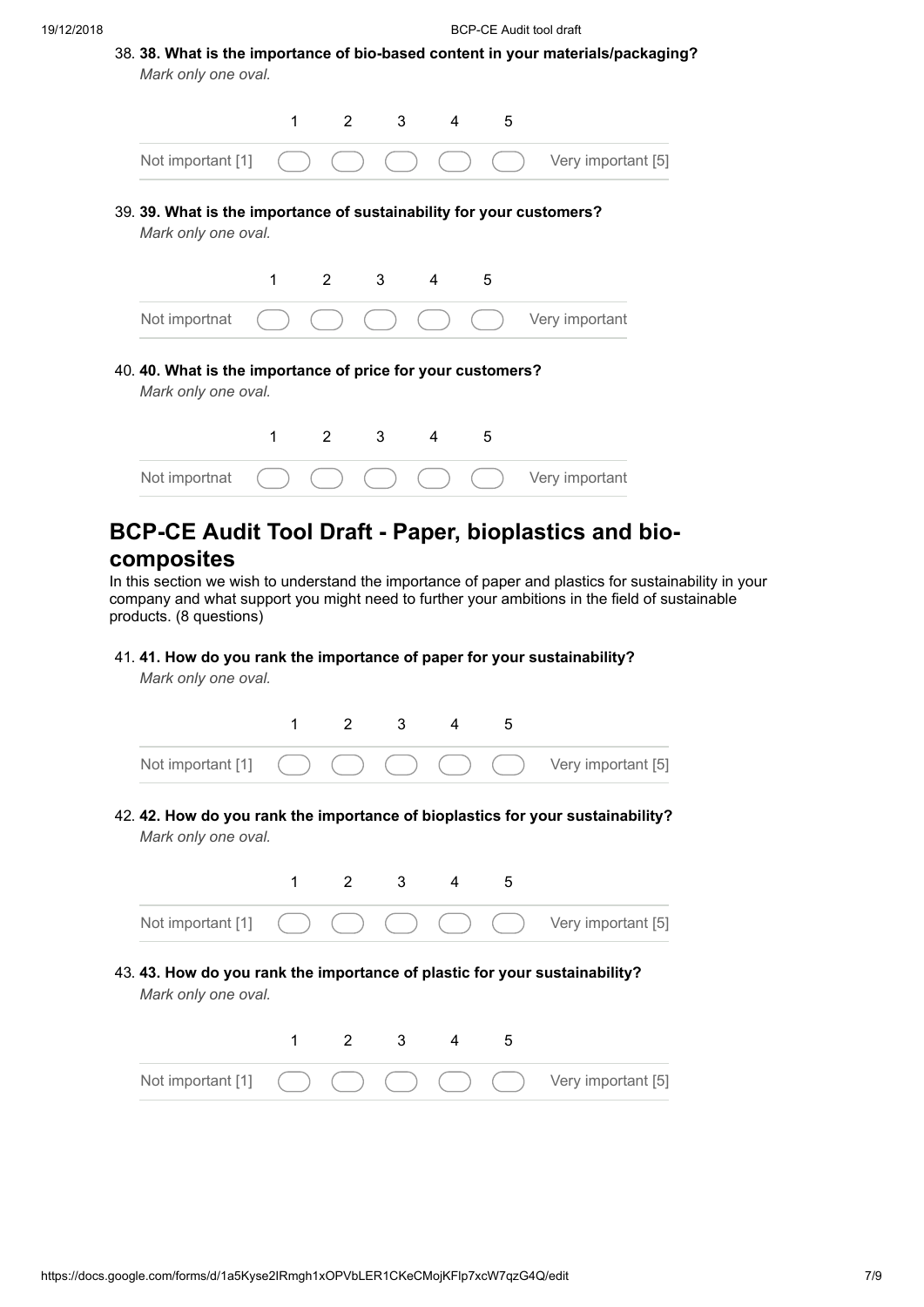| <b>BCP-CE Audit tool draft</b>                                                                                                                  |
|-------------------------------------------------------------------------------------------------------------------------------------------------|
| 44. 44. How do you rank the importance of combined paper/bioplastic (bio-composites)<br>material for your sustainability?                       |
| Mark only one oval.                                                                                                                             |
| 1<br>$\overline{2}$<br>3<br>5<br>4                                                                                                              |
|                                                                                                                                                 |
| Not important [1]<br>Very important [5]                                                                                                         |
| 45. 45. How familiar are you with legislation for sustainable products (recycling, composting,<br>biocontent etc.) ?<br>Mark only one oval.     |
| $\overline{2}$<br>3<br>1<br>5<br>4                                                                                                              |
| not familiar [1]<br>very familiar [5]                                                                                                           |
|                                                                                                                                                 |
| Check all that apply.<br>not very familiar [1]                                                                                                  |
| need more information [2]<br>have received offers [2]<br>we are planning to use biomaterials [3]<br>have made test trials with biomaterials [4] |
| we use biomaterials [5]                                                                                                                         |
| 47.47. Do you have a business plan for using biomaterials?<br>Mark only one oval.                                                               |
| no [1]                                                                                                                                          |
| need help to evaluate [2]                                                                                                                       |
| we are thinking about it [3]                                                                                                                    |
| yes, short term 1-3 years [4]                                                                                                                   |
| yes, long term 5 + years [5]                                                                                                                    |
|                                                                                                                                                 |
| 48. 48. What are key limitations of biomaterials?<br>Check all that apply.                                                                      |
| knowledge                                                                                                                                       |
| demand                                                                                                                                          |
| customer awareness                                                                                                                              |
| price                                                                                                                                           |

functional properties

| Other: |  |
|--------|--|
|        |  |

Powered by